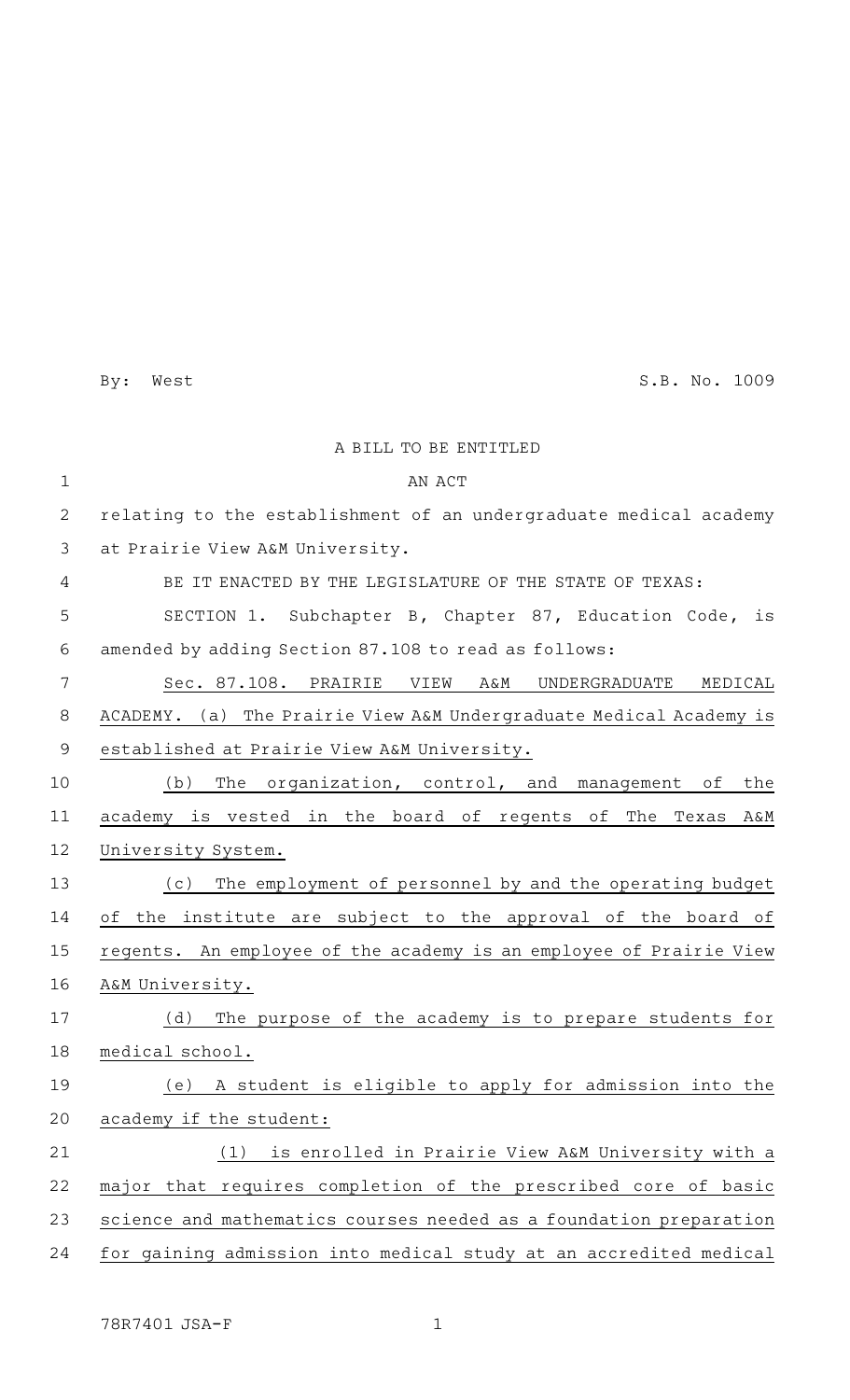|                | S.B. No. 1009                                                     |
|----------------|-------------------------------------------------------------------|
| $\mathbf{1}$   | school in the United States;                                      |
| $\mathbf{2}$   | has completed at least one year of undergraduate<br>(2)           |
| $\mathfrak{Z}$ | college-level or university-level courses;                        |
| 4              | has demonstrated interest in a medical career; and<br>(3)         |
| 5              | the<br>academic achievement standards<br>(4)<br>has<br>met        |
| $\sqrt{6}$     | established for the academy by the academy's admissions committee |
| 7              | in the student's undergraduate courses.                           |
| $\,8\,$        | (f)<br>The academy shall provide:                                 |
| $\overline{9}$ | academic and career counseling for academy<br>(1)                 |
| 10             | students;                                                         |
| 11             | faculty mentorship for each academy student;<br>(2)               |
| 12             | enriched undergraduate courses designed<br>(3)<br>to              |
| 13             | academic preparation for future medical<br>school<br>strengthen   |
| 14             | applicants;                                                       |
| 15             | long-distance educational technology to allow<br>(4)              |
| 16             | interactive participation with medical schools, as appropriate;   |
| 17             | visitation to medical school educational sites;<br>(5)            |
| 18             | and                                                               |
| 19             | visitation of medical school faculty to<br>(6)<br>the             |
| 20             | academy for academic enrichment.                                  |
| 21             | The academy shall consult with the medical schools in<br>(q)      |
| 22             | Texas to ensure that its curriculum and practices are consistent  |
| 23             | with current medical school needs and requirements.               |
| 24             | The academy shall enter into cooperative programs, as<br>(h)      |
| 25             | appropriate, with medical schools in Texas to help achieve the    |
| 26             | goals of the academy.                                             |
| 27             | The academy shall incorporate into its curriculum<br>(i)          |

2